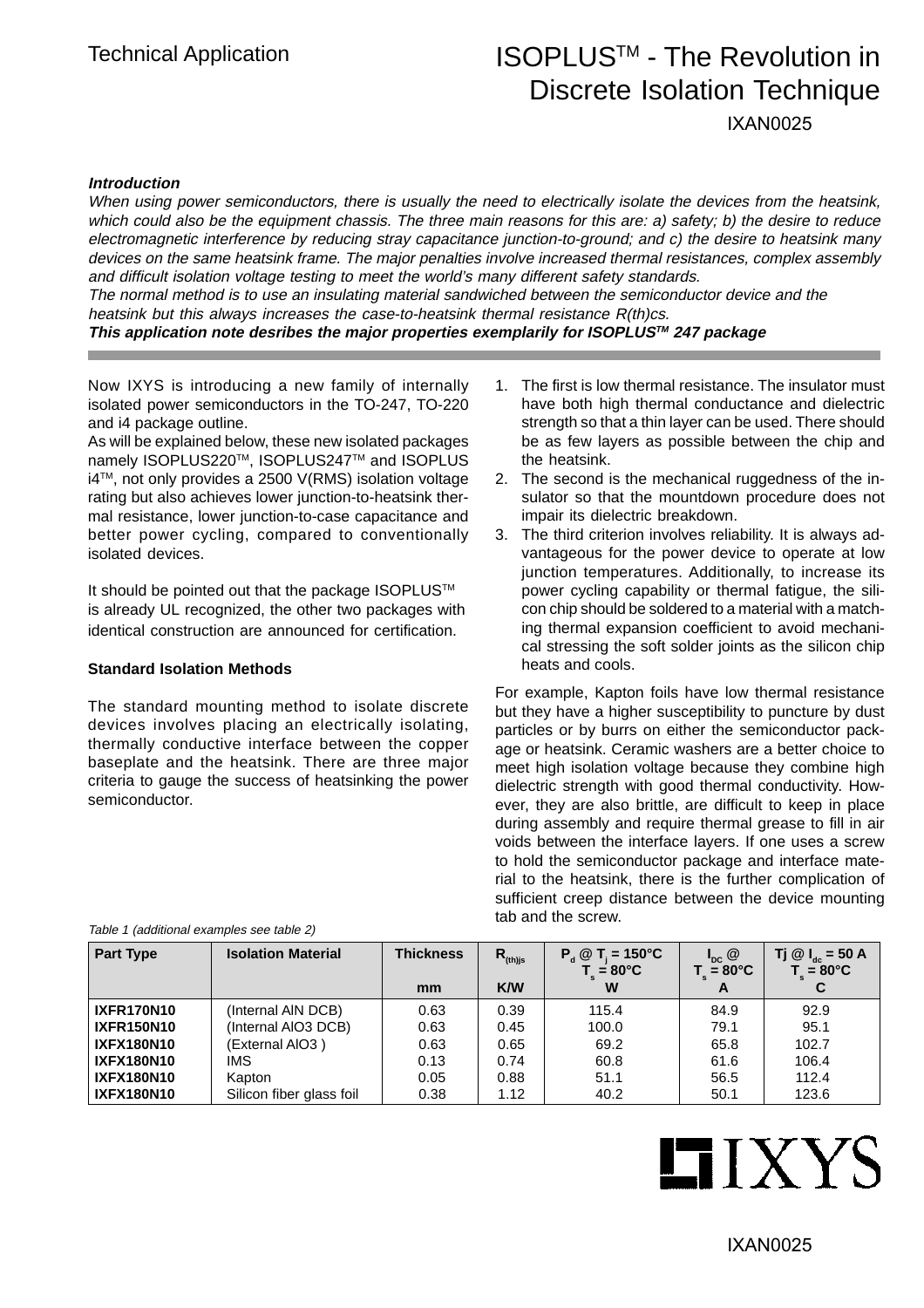In 1998 IXYS introduced the PLUS247™ package, a , holeless' TO-247 requiring a pressure mounting technique. This highly successful package not only reduced the assembly costs incurred by the equipment manufacturer but also allowed products with higher current ratings in the TO-247 case style. Without the screw hole, more area of the package could be used to encapsulate larger chips.

For many years, IXYS Corporation has produced low cost, transfer molded, TO-247 packaged devices as well as power modules using DCB (**D**irect **C**opper **B**onded) ceramic substrates. The marriage of these two manufacturing techniques culminated in the production of our new ISOPLUS247™, ISOPLUS220™ and ISOPLUS i4™. Fig. 1 shows an opened ISOPLUS transfer molded, holeless, internally isolated, TO-247 package.



Fig. 1 ISOPLUSTM247 cross section

The ISOPLUS247™ is a fully isolated plastic package in the standard TO-247 outline without a screw hole. This allows a one-to-one replacement of a PLUS247 isolated by foil or ceramic washer with an ISOPLUS247™. The IXYS type designator is the letter "R", for example IXFR 26N50. The package, being hole-less, is designed for spring clip mounting. For maximum performance, it is recommended to use thermal grease between package and heatsink. Assembly without thermal grease is possible but increases the thermal resistance by about 50 %. All parts are 100 % isolation voltage tested to 2.5 kV(RMS). UL recognition is being applied for.

#### **Mechanical Construction**

The key engineering achievement is the replacement of the normal copper lead frame with a DCB lead frame. The ceramic itself can withstand an isolation voltage higher than 6 kV, but for the ISOPLUS247™, it has been reduced to 2.5 kV, in respect to the short external creep and strike distances of the package. The silicon chip or chips are soldered to a pattern etched on one surface while the opposite side can be used for direct mounting to a heatsink (see cross section). The total number of layers from the heat source (chip) to the heatsink has been minimized to only one solder layer, the DCB ceramic and the external thermal grease. This results in an over all very low thermal resistance between chip and heatsink. Soldering the chip onto the DCB is a well-proven method for chip attachment to an isolator.

The initial engineering samples were made with alumina DCB. Additionally aluminum nitride DCB versions are possible for very large MOSFET chips to allow equipment manufacturers to control as much current as possible in the cost effective, discrete TO-247 case styles.

#### **Features**

The primary advantage of ISOPLUS247™ packaging is the very low thermal resistance achievable in a rugged, high voltage, isolated mounting system. Table 1 compares the thermal resistance of a 170A/100V MOSFET chip in the ISOPLUS package (Fig. 2) (IXFR170N10) to the hole-less TO-247 version (IXFX180N10) when iso-



Fig. 2 (see also fig. 3)

lated with various interface material. For the maximum power dissipation, depending on different isolation materials see Figure 2.

Inspection of this table shows that depending upon the mounting technique, allowable current can be increased by about 50% for the same junction temperature. Conversely, the chip runs 31 °C cooler for the same operating conditions that translates into more reliable operation. Because there is such a potentially large decrease in  $R_{(th)is}$ , it may be possible to use a smaller chip for the same current, which would more than pay for the extra cost of the internal isolation.

Experience has shown that when using very thin foils (<50µm) with good thermal conductivity like Kapton, especially at high dV/dt's there may be problems with EMI/ RFI caused by stray capacitance. The IXYS ISOPLUS247TM uses a 0.63 mm thick alumina DCB ceramic with an approximately 6 times lower stray capacitance.

The risk of isolation damage by burrs or contamination is more or less excluded by using the ISOPLUS247™ with the hard DCB base plate, which would eliminate this cause of failure during isolation voltage testing.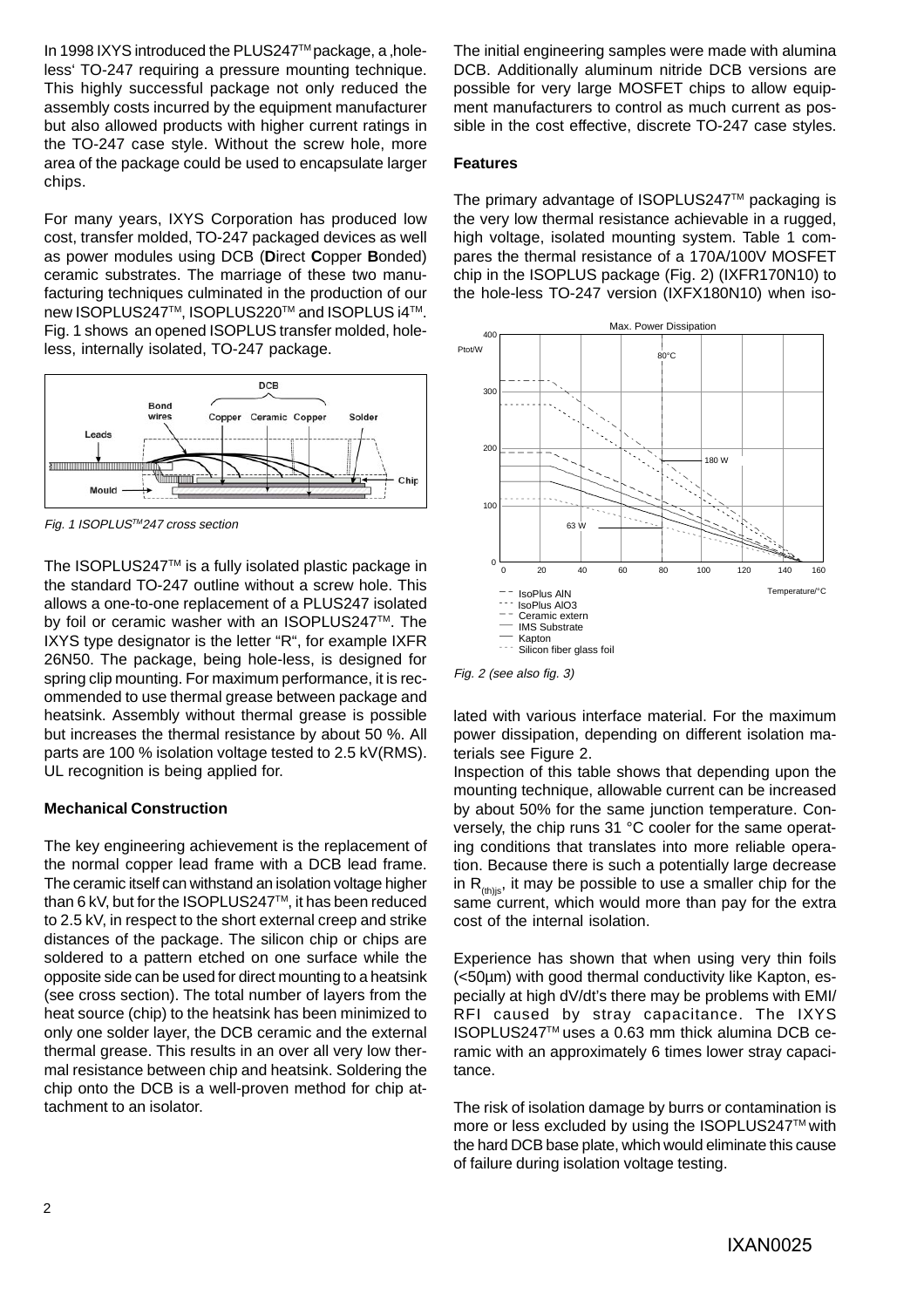There is no question that the ISOPLUS247™ package will outperform the equivalent standard TO-247 package in temperature and power cycling test. Since silicon and DCB have matching temperature coefficients, the stresses on the chip and solder joint are lower during temperature cycling.

The exposed metal at the mold notches are electrically isolated from the chip, so no special care on strike and creep distance has to be taken with clip mounting.

Finally in comparison to an isolated standard TO247 solution, the ISOPLUS247TM is a "plug and play" version because there is no need to mount the part with additional isolation materials.

#### **Applications**

The typical applications for these packages are in the low voltage range up to a maximum DC bus potential of 350V. The limitations for the present ISOPLUS247™ package style are its external creep and strike distances, which are the same as with the standard TO247 package. However for new automotive high power applications, this package is a likely candidate, thanks to its small stray inductance, low thermal resistance and projected reliability. Other applications are power supplies, UPS (uninteruptible power supplies), AC and DC motor control, and welding inverters with a line voltage up to 300V.

The ISOPLUS i4TM offers the advantage of enlarged creep and strike distances and thus application with a DC bus up to 2000 V are feasible.

|  |  |  | Internal or External Isolation? |
|--|--|--|---------------------------------|
|--|--|--|---------------------------------|

The overall key question is: what does it cost? The answer can not easily be given without considering all of the many specific application circumstances. The short answer is that the ISOPLUS247™ device is more expensive than an equivalent device in a standard non-isolated TO-247 package. But when the user takes into account the lower assembly cost, the cost for the separate insulator, higher isolation voltage test yield, and the lower thermal resistance (which may lead to a smaller silicon chip or a higher current out per silicon area), the ISOPLUS247TM is an economical approach to isolated power design.

#### **ISOPLUSTM family**

Today, the ISOPLUS<sup>™</sup> familiy has three members, namely:

ISOPLUS247TM, ISOLPLUS220TM and ISOPLUS i4TM.

Due to the fact, that the copper surface of the DCB can be patterned like a PC board it is possible to realize multi-chip configurations like series or common anode connection of FRED or Schottky diodes.

The ISOPLUS i4TM package comes up with max 5 pins and allowes to realize additional important configurations like phase-leg's, 3phase-input rectifiers, pfc-booststages and buck converters. Removing unused pins it is possible to build high voltage components with enlarged strike and creepage distance between pins in IGBT or thyristor technique.

For questions on these parts pls. contact the IXYS sales team, or vist us on our website under **www.ixys.net**.

| Part Type        | <b>Isolation</b>          | <b>Thickness</b> | <b>Isolation</b> | $R(th)$ js | Pd@Tj=150C | Id @<br>Tj=150C | Tj @<br>$Idc=15A$ |
|------------------|---------------------------|------------------|------------------|------------|------------|-----------------|-------------------|
|                  | Material                  |                  | <b>Voltage</b>   |            | $Ts=80C$   | $Ts=80C$        | $Ts=80C$          |
|                  |                           | (mm)             | (kV)             | (K/W)      | (W)        | (A)             | (C)               |
| <b>IXFR55N50</b> | (Internal<br>alumina DCB) | 0.63             | 2.5              | 0.52       | 135        | 28.1            | 96                |
| <b>IXFX55N50</b> | External<br>alumina DCB   | 0.63             | 2.5              | 0.68       | 103        | 24.6            | 102               |
| <b>IXFX55N50</b> | Kapton                    | 0.05             | 4.5              | 0.96       | 73         | 20.7            | 112               |
| <b>IXFX55N50</b> | <b>IMS</b>                | 0.13             | 6                | 0.78       | 90         | 23.0            | 105               |
| <b>IXFX55N50</b> | SIL-PAD<br>2000(TM)       | 0.38             | 4                | 1.24       | 56         | 18.2            | 125               |

SIL-PAD is a trademark of Bergquist Co.

Table 2: Performance Comparison of ISOPLUS247™ IXFR55N50 to IXFX55N50 Mounted Using Various Interface Materials



Figure 3: Graphical comparison showing the current handling capability of the ISOPLUS247 IXFR55N50 MOSFET vs the IXFX55N50 MOSFET as a function of heatsink mounting conditions.